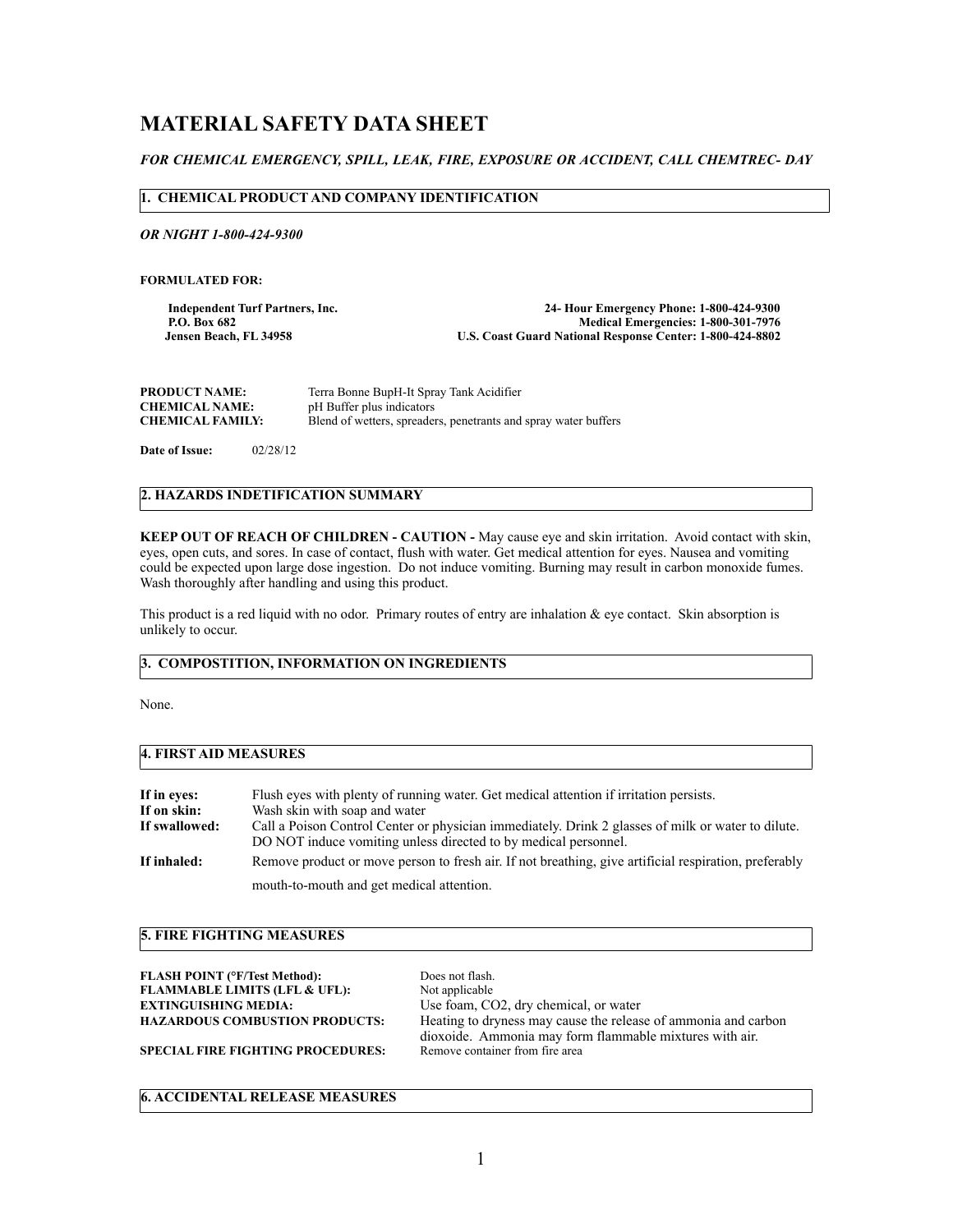#### **STEPS TO BE TAKEN IF MATERIAL IS RELEASED OR SPILLED:**

Stop leak, contain spill and absorb with soil or natural absorbents. Sweep up waste and place in container for disposal. Wash down area. Uncontaminated spilled material may be reused.

## **7. HANDLING AND STORAGE**

| <b>HANDLING:</b> | Avoid eye contact and prolonged skin contact. Respiratory protection is normally not required.   |
|------------------|--------------------------------------------------------------------------------------------------|
|                  | Sealed containers may develop pressure, open with caution. Wash hands thoroughly after handling  |
|                  | the product.                                                                                     |
| <b>STORAGE:</b>  | Store in the original labeled container in a cool place away from direct sunlight. Keep separate |
|                  | from food and feed products and out of reach of children and animals. Avoid storage at           |
|                  | temperatures of 110F or higher. Corrosive to steel, aluminum, brass. Use with stainless steel or |
|                  | PVC fittings. Product may stain unfinished wood, painted surfaces, or concrete.                  |

#### **8. EXPOSURE CONTROLS / PERSONAL PROTECTION**

**ENGINEERING CONTROLS:** Not normally required.<br> **RESPIRATORY PROTECTION:** Not normally required. **RESPIRATORY PROTECTION: PERSONAL PROTECTIVE EQUIPMENT:** Chemical goggles or shielded safety glasses and rubber or neoprene gloves.

#### **9. PHYSICAL AND CHEMICAL PROPERTIES**

| <b>APPEARANCE AND ODOR:</b>          | Red liquid with no odor |                                                                                                               |
|--------------------------------------|-------------------------|---------------------------------------------------------------------------------------------------------------|
| <b>SOLUBILITY:</b>                   | Miscible                |                                                                                                               |
| pH:                                  | Not determined          | <b>BULK DENSITY:</b> 10.09lbs / gallon                                                                        |
| <b>SPECIFIC GRAVITY (Water = 1):</b> | 1 21                    | <b>BOILING POINT:</b> $>100^{\circ}$ C                                                                        |
| <b>VAPOR PRESSURE:</b>               | Not available           | <b>EVAPORATION RATE:</b> Not determined                                                                       |
| PERCENT VOLATILE (by volume):        | Not available           |                                                                                                               |
|                                      |                         | Nota: These physical data are typical values begad on motorial tostad but moy your from comple to comple. Typ |

Note: These physical data are typical values based on material tested but may vary from sample to sample. Typical values should not be construed as a guaranteed analysis of any specific lot or as specification items.

#### **10. STABILITY AND REACTIVITY**

**STABILITY:** Stable for at least 2 years under normal conditions. **INCOMPATIBILITY:** Not available **HAZARDOUS DECOMPOSTITION PRODUCTS:** Burning may result in formation of carbon monoxide fumes. **HAZARDOUS POLYMERIZTION:** Will not occur.

**11. TOXICOLOGICAL INFORMATION**

**Acute Oral LD50(rat):** not established **Acute Dermal LD50(rabbit):** not established **Eye Irritation (rabbit):** not established<br> **Skin Irritation (rabbit):** not established<br> **Skin Sensitization (guinea pig):** not established<br> **Skin Sensitization (guinea pig):** not esta **Skin Sensitization (guinea pig):** not established **Carcinogenic Potential:** None listed in OSHA, NTP, IARC, or ACGIH

## **12. ECOLOGICAL INFORMATION**

**Ecotoxicology**: Due to the non-toxic classification of this product no negative impact on wildlife is expected.

**Biodegradation:** Oxidation and microorganisms.

#### **13. DISPOSAL CONSIDERATIONS**

**Waste disposal:** Contaminated absorbents and surplus product should be buried in accordance with any local legislation.

**Container disposal:** Wash thoroughly with water and soap prior to reuse.